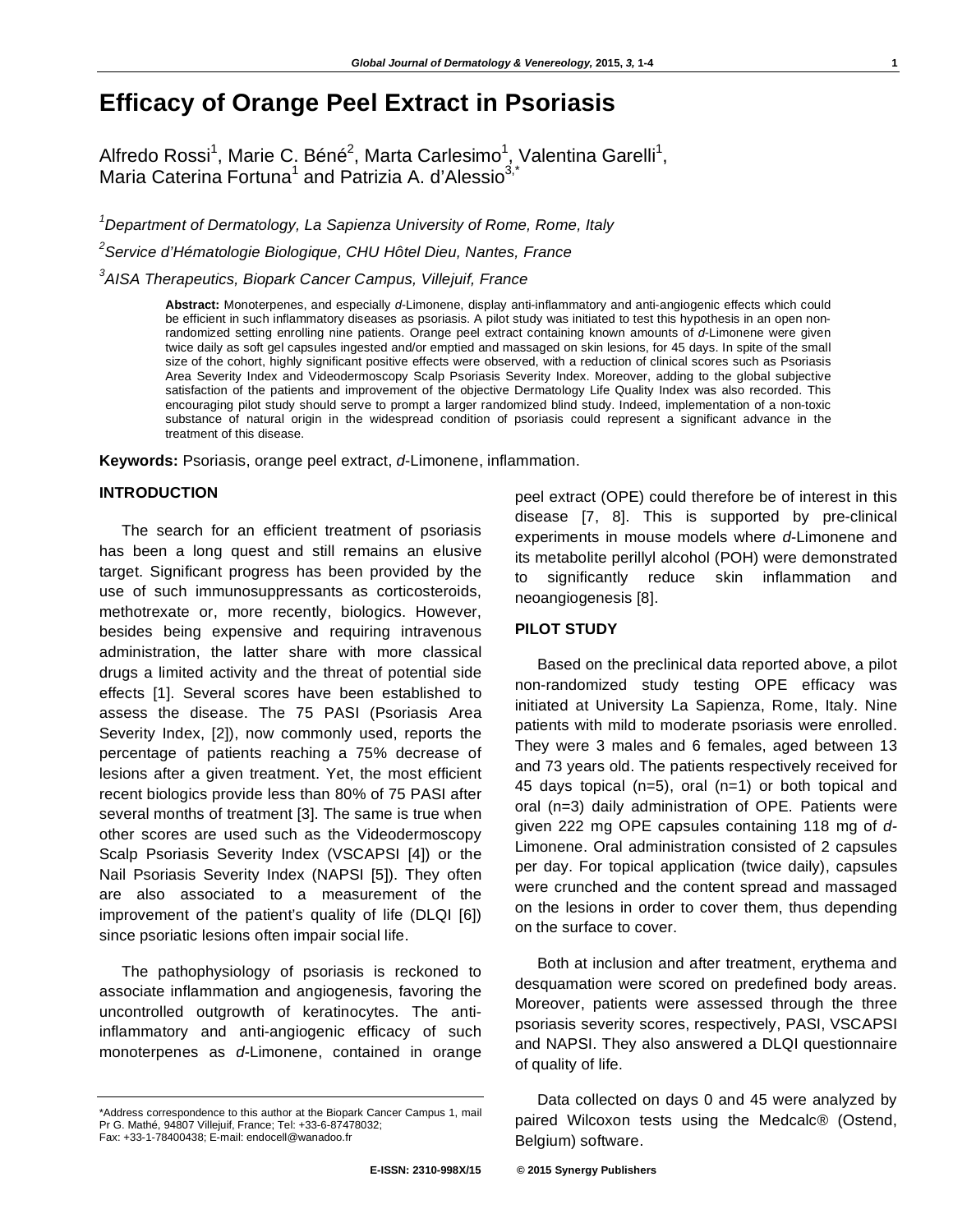| Pt# | Sex | Age | Tt     | Scalp                         |                               | <b>Upperlimbs</b>             |                               | <b>Torso</b>                  |                               | <b>Lowerlimbs</b>             |                               |
|-----|-----|-----|--------|-------------------------------|-------------------------------|-------------------------------|-------------------------------|-------------------------------|-------------------------------|-------------------------------|-------------------------------|
|     |     |     |        | <b>Before</b>                 | After                         | <b>Before</b>                 | After                         | <b>Before</b>                 | After                         | <b>Before</b>                 | After                         |
|     | M   | 23  | $Po+T$ | E3 D4                         | E1 D1                         | E1 D <sub>0</sub>             | E0 D0                         | E <sub>0</sub> D <sub>0</sub> | E <sub>0</sub> D <sub>0</sub> | E1 D <sub>0</sub>             | E1 D0                         |
| 2   | F   | 26  |        | E1D2                          | E1 D1                         | E <sub>2</sub> D <sub>2</sub> | E1 D <sub>0</sub>             | E <sub>0</sub> D <sub>0</sub> | E <sub>0</sub> D <sub>0</sub> | E1 D1                         | E1 D1                         |
| 3   | F   | 62  | ᠇      | E1 D1                         | E <sub>1</sub> D <sub>1</sub> | E3 D3                         | E1 D1                         | E1 D <sub>0</sub>             | E <sub>0</sub> D <sub>0</sub> | E1 D <sub>0</sub>             | E1 D0                         |
| 4   | F   | 73  |        | E1 D1                         | E1 D1                         | E3 D2                         | E <sub>2</sub> D <sub>1</sub> | E1 D0                         | E1 D0                         | E <sub>2</sub> D <sub>2</sub> | E1 D1                         |
| 5   | F   | 42  | т      | E1 D <sub>0</sub>             | E1 D <sub>0</sub>             | E1 D <sub>0</sub>             | E1 D1                         | E <sub>2</sub> D <sub>1</sub> | E2 D <sub>0</sub>             | E1 D1                         | E1 D0                         |
| 6   | F   | 21  | $Po+T$ | E <sub>2</sub> D <sub>2</sub> | E <sub>2</sub> D <sub>1</sub> | E3 D1                         | E1 D <sub>0</sub>             | E <sub>0</sub> D <sub>0</sub> | E <sub>0</sub> D <sub>0</sub> | E3 D0                         | E1 D0                         |
| 7   | F   | 29  | $Po+T$ | E1D1                          | E1 D <sub>0</sub>             | E2 D <sub>0</sub>             | E1 D1                         | E1 D <sub>0</sub>             | E1 D1                         | E2 D <sub>0</sub>             | E1 D0                         |
| 8   | M   | 30  | Po     | E <sub>2</sub> D <sub>1</sub> | E1 D <sub>0</sub>             | E <sub>2</sub> D <sub>1</sub> | E <sub>2</sub> D <sub>1</sub> | E0D <sub>0</sub>              | E <sub>0</sub> D <sub>0</sub> | E <sub>0</sub> D <sub>0</sub> | E <sub>0</sub> D <sub>0</sub> |
| 9   | M   | 13  | т      | E <sub>2</sub> D <sub>1</sub> | E1 D1                         | E1 D1                         | E1 D1                         | E <sub>2</sub> D <sub>2</sub> | E1 D0                         | E <sub>2</sub> D <sub>2</sub> | E1 D0                         |

**Table 1: Patients Characteristics, Treatment and Skin Response to Orange Peel Extract** 

Tt=treatment, Po=Peros, T=topical, E= erythema, D=desquamation.

## **RESULTS**

The satisfactory subjective impression of the patients was confirmed through clinical examination by the physicians. Objective assessment through the use of quantitative scores confirmed these good results as shown in Table **1**.

The PASI score decreased from a median of 2 down to 1.2 (p=0.01), and the VSCAPSI from 3 to 2.36 (p=0.03). There was no significant difference in nail lesions but the DLQI scores also were significantly

modified by the 45 days of OPE treatment (medians before and after  $6$  and  $0$ ,  $p= 0.003$ ).

The best improvement was seen in patients only applying OPE on their skin lesions, suggesting that topical application had the best effect. However, the single patient who refused to use topical applications and only followed an oral intake of OPE for 45 days was improved at the end of treatment with less scalp lesions and a better DLQI. Of note, no adverse side effect was reported by any of the patients.



**Figure 1:** Clinical improvement of a navel lesion (left), of a nail (middle) and of a scalp (right).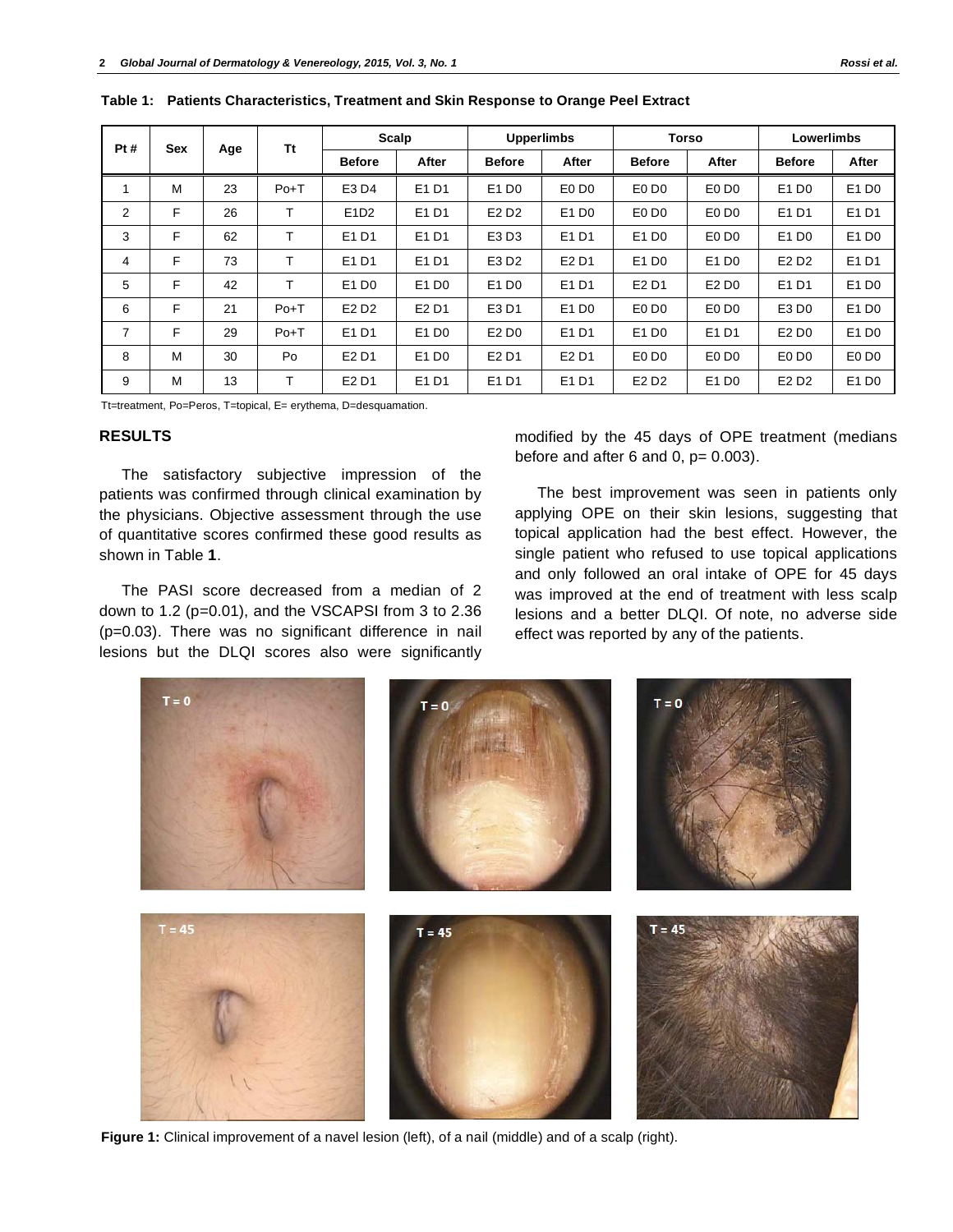

**Figure 2:** Evolution of Psoriasis Area Severity Index.



**Figure 3:** Evolution of Videodermoscopy Scalp Psoriasis Severity Index.



**Figure 4:** Evolution of Dermatology Life Quality Index.

## **DISCUSSION**

Here we report an objective demonstration of the clinical efficacy of the monoterpene *d-*Limonene, extracted from OPE, in the multifactorial complex disorder that is psoriasis. In spite of the small size of the series, clearly significant results were obtained in a very short time in all types of body areas. Previous studies have demonstrated the beneficial effect of monoterpenes and especially of *d-*Limonene in the control of cytokines release and thus inflammation. This involves the NF- $\kappa$ B pathway [8, 9], itself crucial in the pathophysiology of psoriasis [10]. In addition, OPE displays anti-angiogenic properties [8] also targeting one of the roots of inflammation in psoriasis [11]. As for the mechanism of action, the animal models of skin lesions mentioned above [8] indicate that the most potent compound is the OPE metabolite POH, which can be generated *in vivo* after oral intake and/or topical application. POH was moreover directly demonstrated to display anti-angiogenic properties *in vitro* on the generation of vascular tubules from human bone marrow endothelial cells [8]. An emollient role for sunflower oil should also be considered, potentialized by the enhancer effect of *d-*Limonene [12] which, through its detergent properties, facilitates the penetration of lipids through the skin or intestinal barrier. Of note, *d-*Limonene of natural origin, i.e. extracted from orange peel was used here. The preparation procedure makes *d*-Limonene the major compound of the OPE used, yet it is accompanied by a number of other terpenes in minute proportions which alleviate its potential toxicity. Indeed, synthetic pure *d-*Limonene displays irritating properties which precludes its use as a drug. Moreover, the dosage used here was carefully devised after experimental dose-escalation studies to ensure its innocuity and maximize its efficacy [9].

## **CONCLUSION**

This pilot study demonstrates the efficacy of fruit terpenes, more specifically *d*-Limonene-containing OPE, in the rapid resolution of psoriasis lesions. The absence of side effects of these natural compounds, at a proper dosage, could make them extremely useful as new therapeutic agents. These results should prompt the initiation of larger scale trials.

## **REFERENCES**

- [1] Raychaudhuri SK, Maverakis E, Raychaudhuri SP. Diagnosis and classification of psoriasis. Autoimmun Rev 2014; 13: 490-5. http://dx.doi.org/10.1016/j.autrev.2014.01.008
- [2] Jemec GB, Wulf HC. The applicability of clinical scoring systems: SCORAD and PASI in psoriasis and atopic dermatitis. Acta Derm Venereol 1997; 77: 392-3. http://www.ncbi.nlm.nih.gov/pubmed/9298136